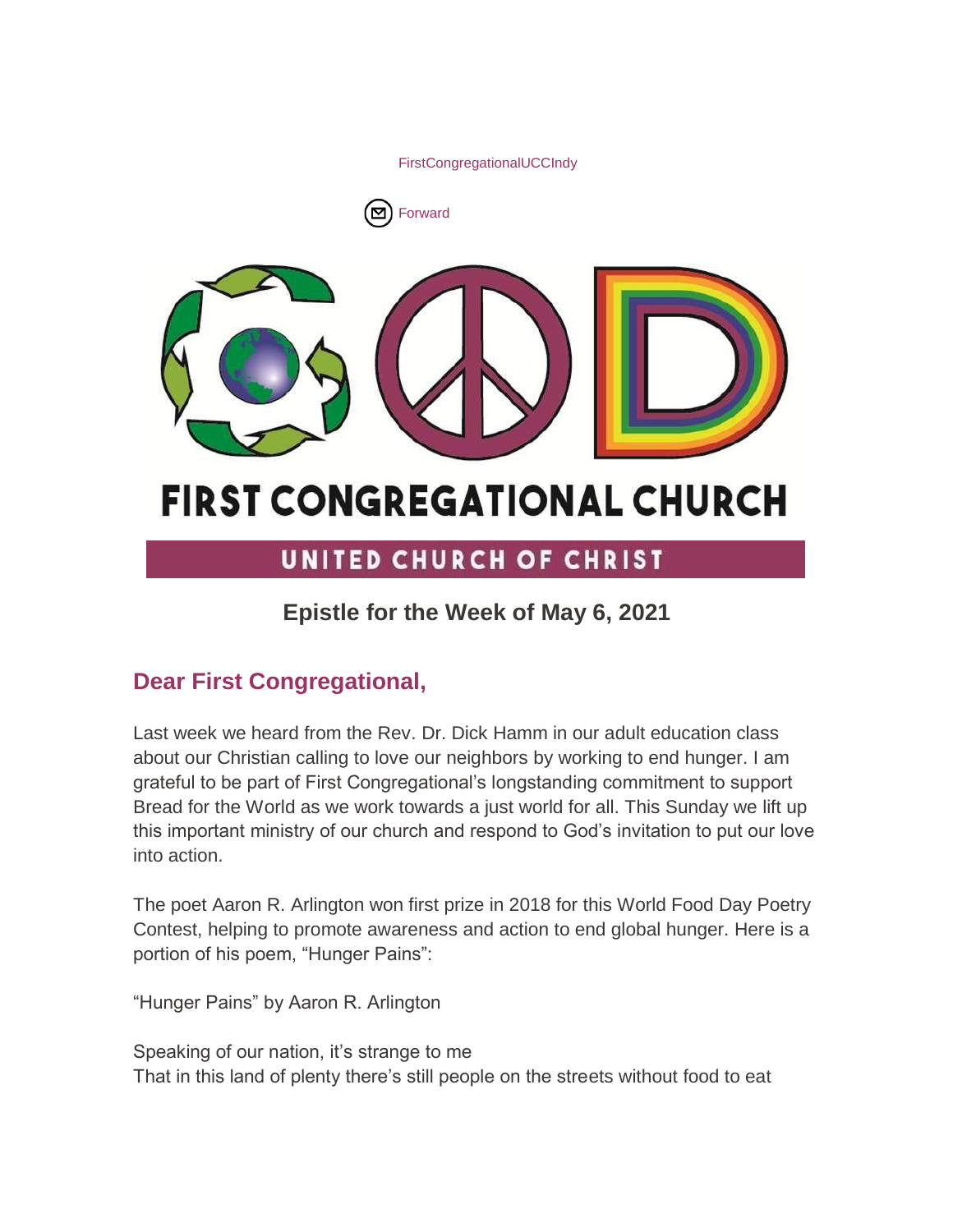we pay millions of dollars for entertainment but that's another topic People who are out here starving, we need to stop it We have money for wars We should be at war with not feeding the poor, this is something we shouldn't ignore Family's walking around with their stomach's growling and sore We as the people owe it to each other to do more So let's depend on each other and help one another To stop world hunger the world is going to need each other So my challenge to you and my challenge to me Do something small or large independently Together Everyone Achieves More If we can unite as a team – world hunger can be no more That sounds like a plan that's worth it to me

(Aaron R. Arlington: [www.aaronRpoems.com\)](http://www.aaronrpoems.com/)

Special thanks to our church's Bread for the Word Team for helping us end world hunger!

Blessings, Pastor Sarah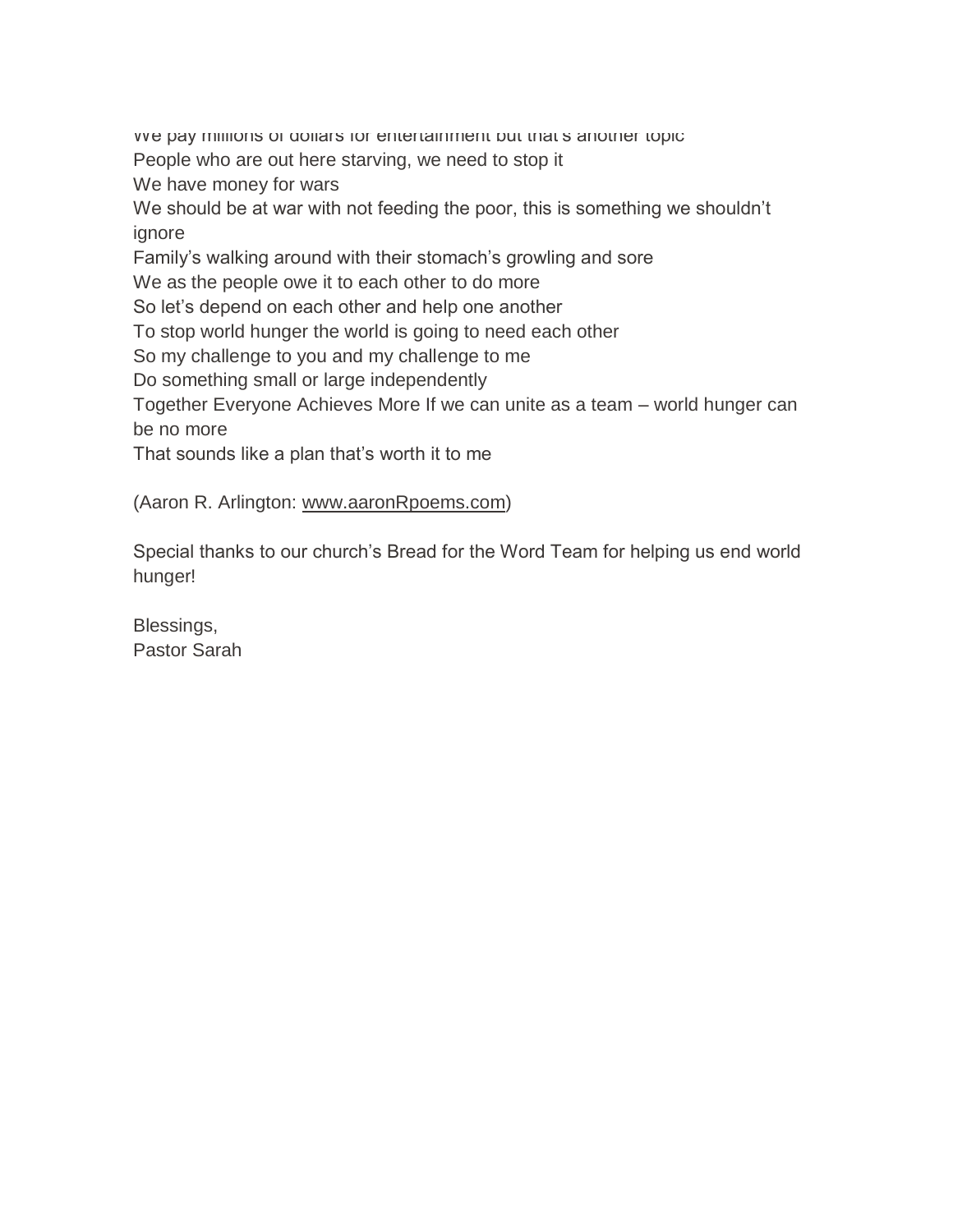

## Are you ready to get back to the people and activities you love?

Your vaccination brings us one day closer to controlling the pandemic and reopening Church.

**Get your vaccine ASAP!** Register at ourshot.in.gov or call 211.

## **THIS SUNDAY**

## **Sunday Adult Education, 9:30 a.m. (Zoom)**

Adult Education will continue to meet **[via Zoom](https://us02web.zoom.us/j/9264494206?pwd=dmtWbWE5UXRBTk5pcHZlYlB0aEFVUT09)**. Join us for lively discussions and thoughtful reflections. In May we will talk about Bread for the body, Health for the mind, and Love for the community. We will have two opportunities to share slices of our own faith formation by sharing some vignettes of our own stories. Come, join us!

**May 9:** Mother's Day – How has being a mother shaped your own faith? Or for those of us who have not been mothers, how has your own mother shaped your faith?

**Bread for the World Sunday Worship, 11AM (YouTube, FaceBook, Dial In) Scripture:** John 15:9-17 **Sermon:** "Love in Action"

**Coffee Hour via Zoom at 12:00PM**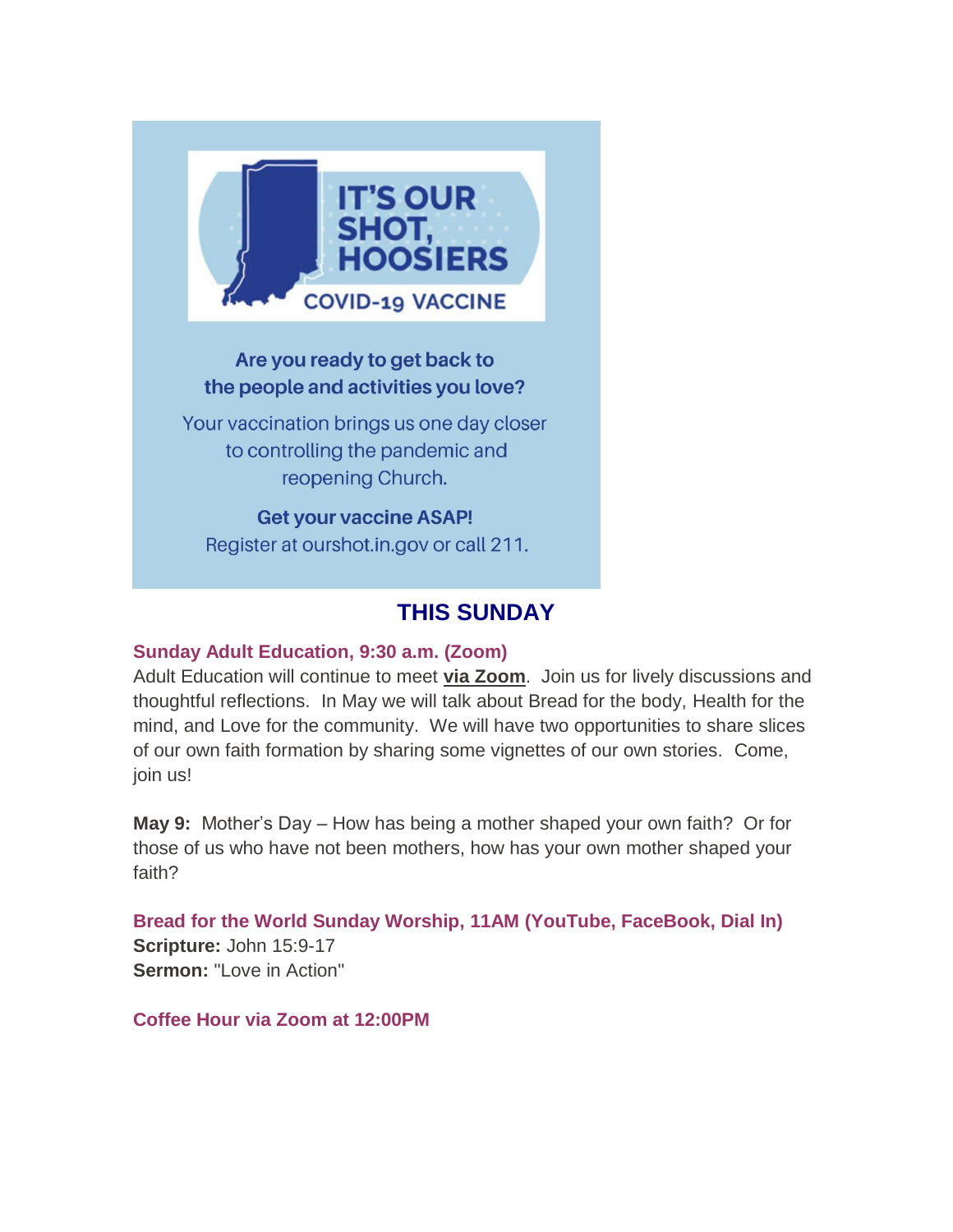#### **Thank You for Your Support of First Congregational UCC**

Please continue supporting the mission and ministries of your local church by mailing a check to the church or through online donations at <http://www.fcindy.org/online-giving/>

# **THIS WEEK AT FC**

#### **How to Access our Zoom Gatherings**

[https://us04web.zoom.us/j/9264494206?pwd=dmtWbWE5UXRBTk5pcHZlYlB0aEF](https://us04web.zoom.us/j/9264494206?pwd=dmtWbWE5UXRBTk5pcHZlYlB0aEFVUT09) [VUT09](https://us04web.zoom.us/j/9264494206?pwd=dmtWbWE5UXRBTk5pcHZlYlB0aEFVUT09) Meeting ID: 926 449 4206 Password: 7171 If you click on the URL, you should not need to enter in the Meeting ID and Password. To dial in by phone: +1 312 626 6799, Meeting ID 926 449 4206, Password 7171.

## **Church Council Covid Protocol Update**

On 5/5, the Church Council approved the following revision to our policy for gathering outdoors:

The church grounds are available for in-person gatherings where social distancing is maintained between households. Face masks are optional for those who are fully vaccinated, but are required for those who are not fully vaccinated. Participants are asked to bring their own chairs and beverages, and restrooms are available for emergency use only.

## **TODAY!**

- **Men's Lunch at 1:00 p.m. -** For more information, please contact Dick Clough at (317) 872-3910.
- **Spiritual Support Group at 5:00 p.m. (Zoom) -** This group openly invites anyone seeking spiritual care concerning well being. Contact Pastor Sarah at [pastorsarah@fcindy.org,](mailto:pastorsarah@fcindy.org) or 386-478-9012.
- **Faith In Indiana at 7:00 p.m. -** Please join Faith In Indiana and members of ours and other congregations who have met with political leaders this spring for a debrief from these sessions and next steps. To register, please go to:

[https://faithindiana.zoom.us/meeting/register/tJwscuGprDgrHN2AdcbNBfJkp](https://urldefense.com/v3/__https:/faithindiana.zoom.us/meeting/register/tJwscuGprDgrHN2AdcbNBfJkpBVBkICZBHgm__;!!NuAq3lKL!4gwYTSCzagiBy2Ylko9jzPjiov9UhXq4NvqCMZ7wMg7GsBfcuYUXyFk1sOgbXoLj8A$)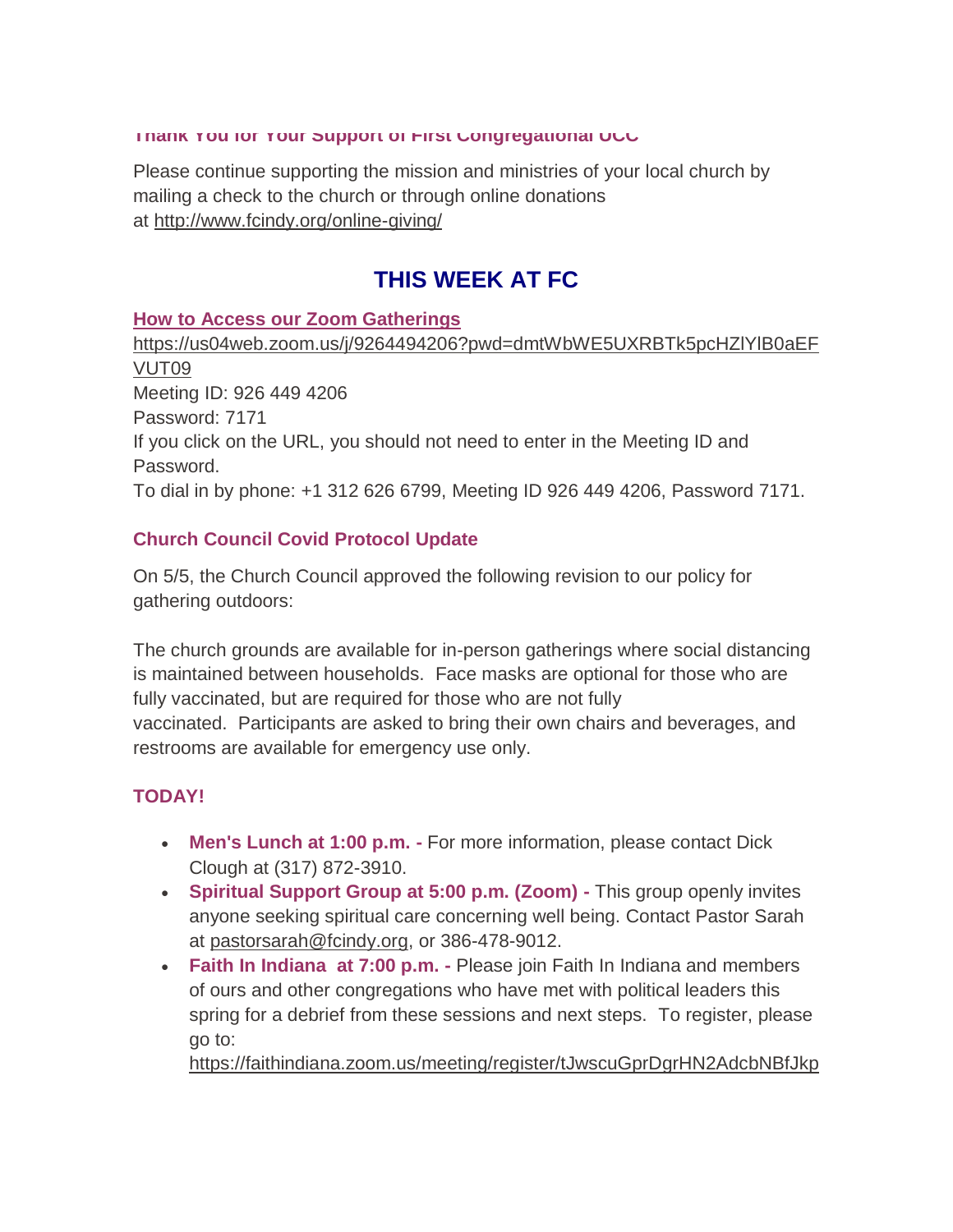#### **BVBKICZBHGMM**

After registering, you will receive a confirmation email containing information about joining the meeting.

If you have any questions please contact Worth Hartman or Karen Walker.

#### **Virtual Mental Health First Aid Training – May 15 (Deadline for Registration,**

**May 7th) -** Mental Health First Aid is a nationally recognized early intervention public education program. It teaches adults how to recognize signs/symptoms of potential mental health challenges, how to listen nonjudgmentally, to give reassurance to someone who may be experiencing a mental health challenge and to refer that person to appropriate professional services.

Thanks to a grant, the cost of the training has been reduced from \$50 to \$25 per person. In addition, several scholarships are available to make your cost zero. If you are interested in this training, use the following link to register for the class: [https://secure.lglforms.com/form\\_engine/s/bOAM\\_odBAx0wnS9ji7GU\\_w](https://secure.lglforms.com/form_engine/s/bOAM_odBAx0wnS9ji7GU_w)

**Ten participants are required for the workshop to be held**, **so please register as soon as possible if you are interested.**

**\*\*We have only 1 registration left to make sure the class is held, so if you are waiting to register or thinking about registering, now is the time to do so. The deadline for registration is TOMORROW, May 7 th.**

Click [HERE](https://mcusercontent.com/7a2e4c501545b6d78729a64a1/files/6942c0fa-d81b-40a5-881a-5e51f2df50e9/Mental_Health_First_Aid_Trainingblurb2021.pdf) for additional information on the workshop, how to pay, or scholarships.

This is an exciting learning opportunity for our congregation and I hope to "see" several of you at this virtual workshop.

- Sandy Wood [\(csjlwood@att.net](mailto:csjlwood@att.net) or call/text 317-225-6206)

#### **Vespers (Outdoor/Zoom) on Tuesdays from 7:00 - 7:30 p.m.**

Join us for a time of togetherness, Scripture, and sharing of joys and concerns. When weather conditions allow, Vespers will be outdoors at the church at 7 pm. Please bring a lawn chair and wear a mask. We will also try to connect to Zoom for those unable to attend in person. We will NOT meet outdoors if the temperature is below 50 degrees, it's raining, or winds are greater than 20 mph; you can join us on Zoom.

#### **A Gift for Cassidy Hall**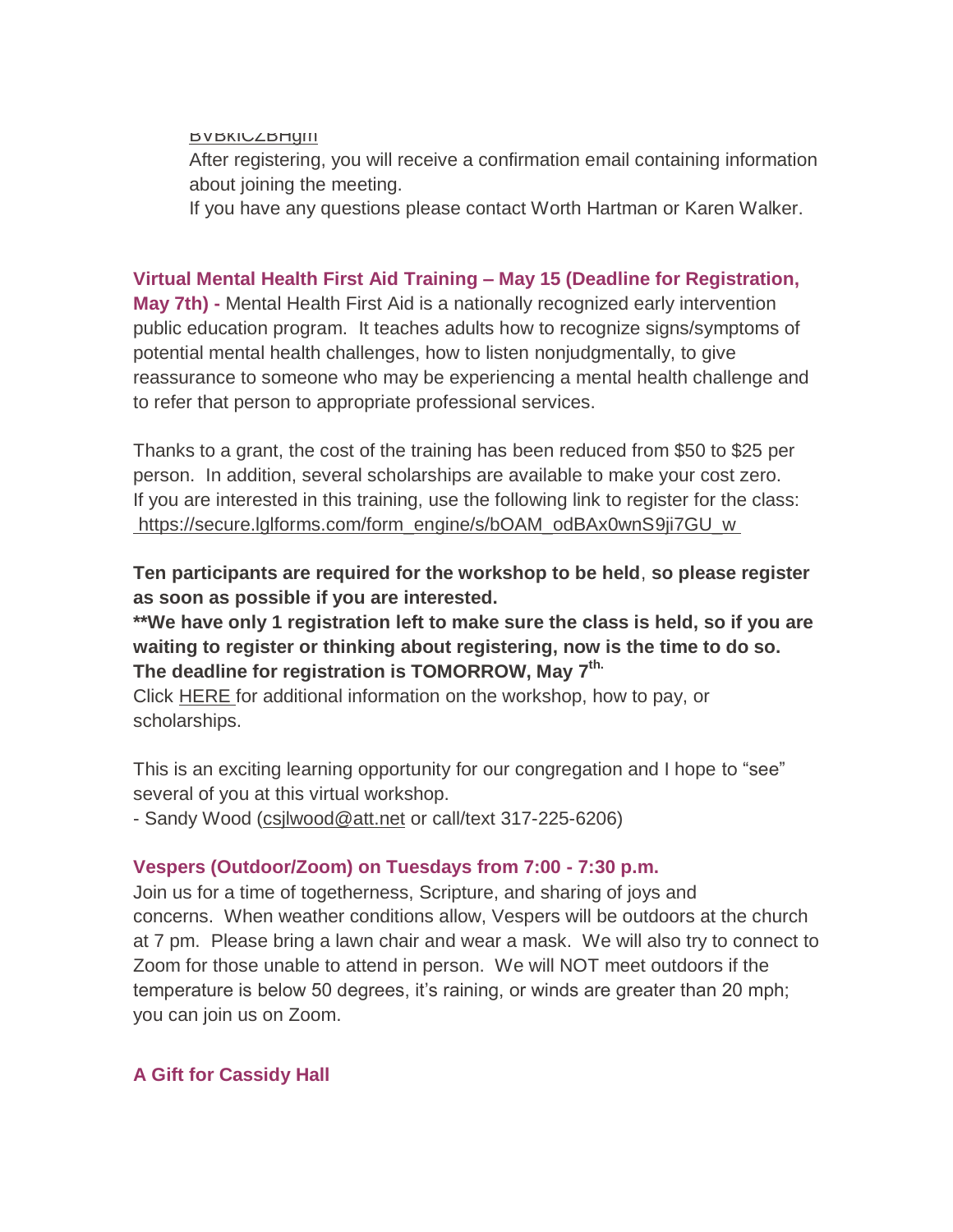The Church Council has approved (former Student Pastor) Cassidy Hall's Support Team's recommendation for a financial gift — a scholarship for her last semester at CTS - **A GIFT FOR CASSIDY !** She will not have time for another internship or job, thus no income as she completes this counseling training.

Send your donations to the church marked "A Gift for Cassidy". We will award this to Cassidy later in May to allow you time to send your gift for the gift which has been ours through her ministry with First Congregational.

If you have questions, please direct them to Rev. Dr. Patrick Larracey, chair of Cassidy's Support Team. We plan to "stick with her" through her training and preparation for ordination in the United Church of Christ. Thank you for your support and gift for the future of this maturing UCC pastor.

#### **Outreach & Service**

Through May we are supporting the UCC 5-for-5 special offering Strengthen the Church. Please donate generously to this opportunity to support expansion and growth of UCC local congregations. All individual contributions will be added to our budgeted contribution, so let's be a leader in this financial support for our denomination's commitment to the emerging needs of local communities.

This month our Covenant Outreach shifts to support for our W.l.S.E for Mental Health covenant, so please support our efforts in advocacy and financial support for mental health in our community. Please see the May Colony and upcoming newsletters for specific information about our focused organizations over the next several months.

As you write your Bread for the World letters (or emails) this week, remember to report these to Shannon [\(shannon@fcindy.org\)](mailto:shannon@fcindy.org) or to the team member who invited you to participate. If you have questions, contact Sue Chapman at 317-259-1806 or [carolsuech59@gmail.com.](mailto:carolsuech59@gmail.com) Thank you for your participation. Every letter counts.

## **COMING SOON**

**May 16th - Mental Health Sunday Buzz & Christ on the Psych Ward Books -** We are fortunate to have a guest preacher, David Finnegan-Hosey, at our virtual Mental Health Sunday this year who has also agreed to do a Buzz after Worship. During our Buzz he will be discussing his 2018 book "Christ on the Psych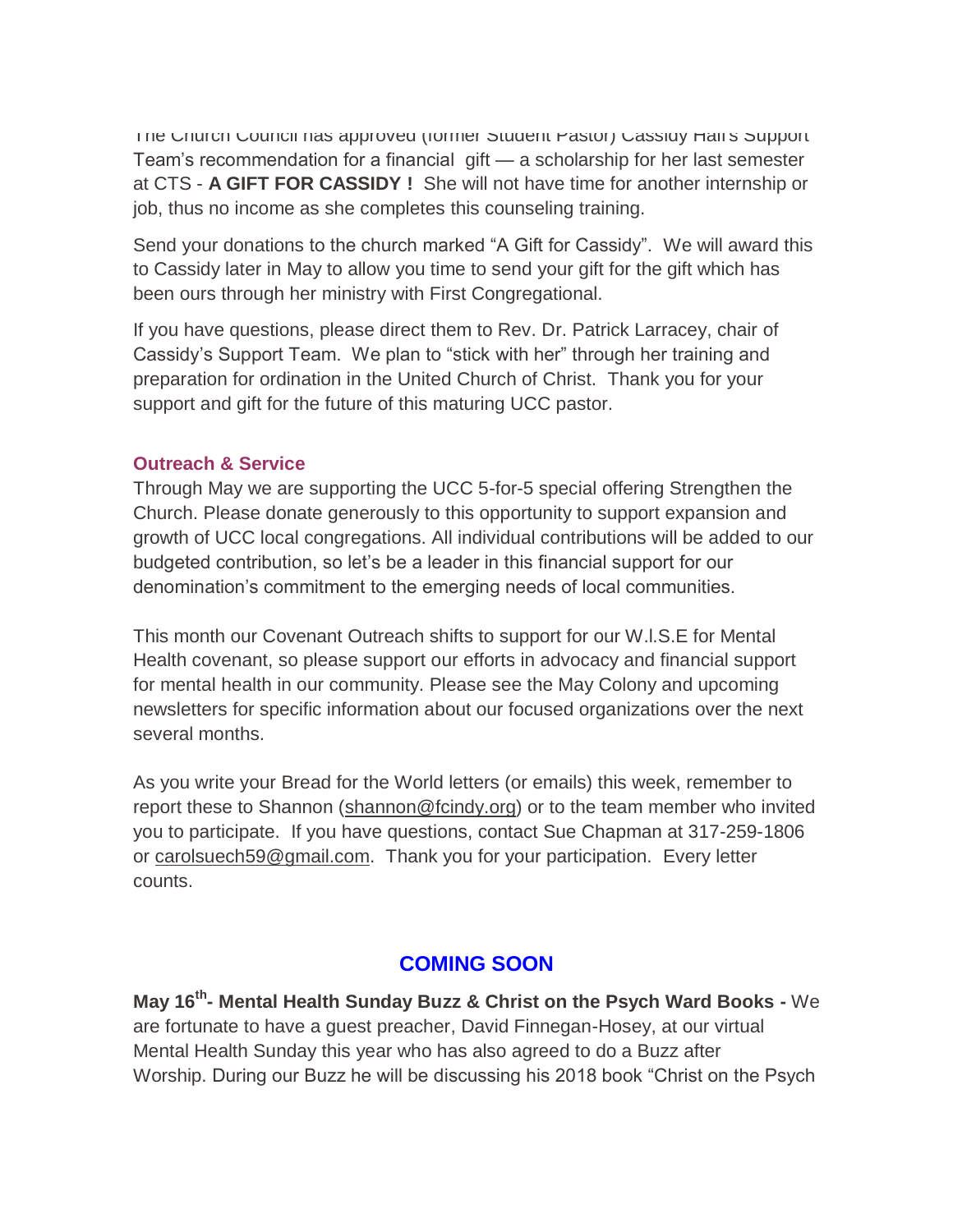ward published by Church Publishing. Though you do not have to have read this book to attend and benefit from his talk, there is a cart containing the books and a sign-up for pick-up in the hallway by the garden door. If you wish to have a book delivered to you, and there are books available, please let Sandy Wood know [\(csjlwood@att.net](mailto:csjlwood@att.net-) or 317-225-6206).

## **Please click** [HERE](https://mcusercontent.com/7a2e4c501545b6d78729a64a1/files/4829092a-9266-4e2f-a5d7-b1df27a81bda/May_Colony_2021.01.pdf) **[t](https://mcusercontent.com/7a2e4c501545b6d78729a64a1/files/4829092a-9266-4e2f-a5d7-b1df27a81bda/May_Colony_2021.01.pdf)o view the May Colony with more information and events happening this month!**

# **CONNECTION & SUPPORT**

**FC Facebook page** (click **[here](https://www.facebook.com/FirstCongregationalUCCIndy/)**)

"**First Congregational Indy Fellowship**" group on Facebook (click **[here](https://www.facebook.com/groups/521333455186422/)**).

## **Pastoral Care**

Pastor Sarah may be reached at (386) 478-9012 or [pastorsarah@fcindy.](mailto:pastorsarah@fcindy.org)

## **Pastor Sarah's Sabbath Days: Mondays & Saturdays**

The congregation covenant with Pastor Sarah to provide 2 days per week for personal rest and family renewal. On Mondays and Saturdays, Pastor Sarah is not available unless it is a pastoral emergency. Thank you for honoring this sacred gift of Sabbath time for our Pastor and her family.

## **Additional Church Support Contacts**

Pastoral Care Associate: Pastor Carol [\(casowle@gmail.com\)](mailto:casowle@gmail.com) Office Administrator: Shannon [\(shannon@fcindy.org\)](mailto:shannon@fcindy.org) Lead Councilor: Larry Eckel [\(lspeckel@comcast.net\)](mailto:lspeckel@comcast.net) (Senior Councilors: Steve Coomer, Larry Eckel, Alice Rutherford)

## **Mental Health Support:**

- **Substance Abuse and Mental Health Services Administration's Disaster Distress Helpline:** 1-800-985-5990, or text "TalkWithUs" to 66746.
- **National Suicide Prevention Hotline**: 1-800-273-TALK (8255) (press 1 for veterans, 2 for Spanish)
- **National Alliance on Mental Illness (NAMI)** Information HelpLine provides information and referral services. 1-800-950-NAMI (6264)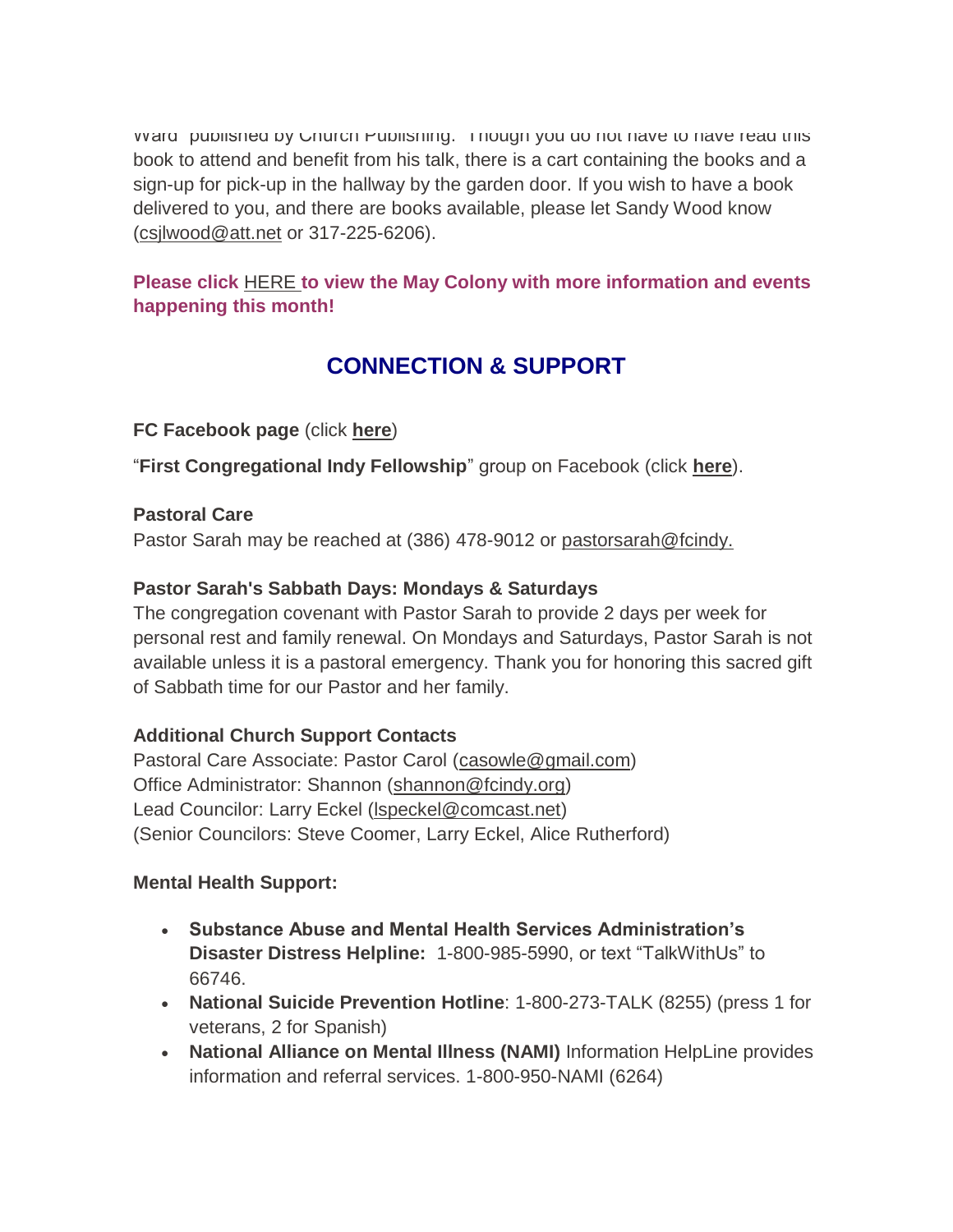and [www.nami.org.](http://www.nami.org/)

 **The Trevor Project hotline** offers support for LGBTQIA+ youth and families struggling with mental health challenges at 1-866-4-U-TREVOR (488-7386) and [www.theTrevorProject.org](http://www.thetrevorproject.org/)

**Members in Need Fund -** The Members in Need Fund is available to support financial needs for any of our church family who find themselves in need. To request funds for you or your family, please contact Pastor Sarah by email [pastorsarah@fcindy.org](mailto:pastorsarah@fcindy.org) or cell (386) 478-9012.

#### **FC Covid Protocols:**

Effective immediately, the church building is closed to in-person church gatherings until the following parameters are reached, based on guidance from Dr Virginia Caine, Marion County Public Health Director:

*A 7-day average of 5% (or less) positivity among unique individuals tested for a two-week period, and new cases per day at 35 or under in Marion County, per the metrics shown on [www.coronavirus.in.gov](http://www.coronavirus.in.gov/) .* 

At that time, the Council will decide reopening measures.

## **THIS WEEK AT FIRST CONGREGATIONAL**

## **3 Ways to Connect for Worship**

#### *YOUTUBE*

<https://www.youtube.com/channel/UCWV9wqAvPiUKSkEbjaV6Zpw>

- YouTube Live broadcasts at 11am..
- Use this option for live interacting and messaging. You must have or create a user account and be logged in to message live.

## *FACE BOOK*

[https://www.facebook.com/pg/FirstCongregationalUCCIndy/posts/?ref=page\\_int](https://www.facebook.com/pg/FirstCongregationalUCCIndy/posts/?ref=page_internal) [ernal](https://www.facebook.com/pg/FirstCongregationalUCCIndy/posts/?ref=page_internal)

- The video will be posted at 11am.
- This is for viewing only. For live interacting and commenting, please use the YouTube option.